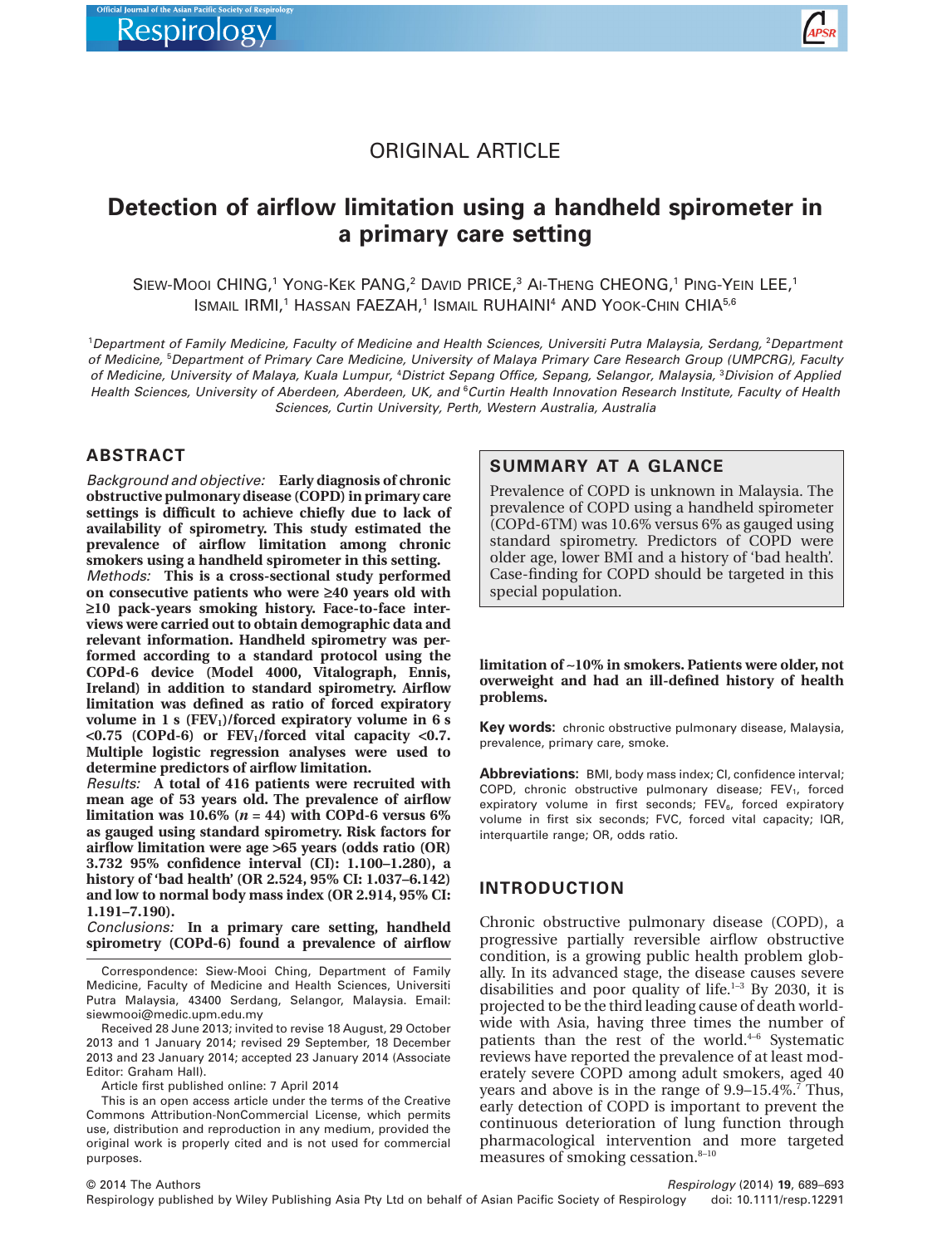In primary care settings, early diagnosis of COPD is a daunting task. Patients in the early stage of COPD are relatively less symptomatic, thus tend not to highlight their symptoms to health-care providers. By the time the disease is brought to clinical attention, it is usually in a more advanced stage, where the forced expiratory volume in 1 s (FEV<sub>1</sub>) is typically below  $50\%$ of predicted.11 Nevertheless, even if they do complain, measurements of airflow limitation that are crucial for the diagnosis are often not performed.<sup>12</sup> Many of the patients are misdiagnosed as having bronchial asthma. General lack of availability and experience in using spirometry among primary care physicians contribute to this unfortunate circumstance.13

In recent years, handheld spirometers have been made available by various manufacturers. These are inexpensive, ultra-portable and easy to use. Thus, these devices could be used as a case-finding tool for COPD, particularly in primary care settings. Handheld spirometer has good sensitivity and specificity to identify airflow limitation compared with standard laboratory-based spirometry.<sup>14-19</sup>

However, few studies have used handheld devices to detect the prevalence of airflow limitation in the at-risk population in primary care, especially in a developing country like Malaysia. Therefore, this study aimed to determine prevalence and predictors of airflow limitation in chronic smokers in a primary care clinic.

## **METHODS**

#### **Study population**

This cross-sectional study enrolled patients registered with the public primary health-care clinic at the Sepang District in the state of Selangor in Malaysia from January to June 2012. The clinic is located in a suburban area serving a predominantly Malay population. All consecutive patients aged 40 years and above who had smoking history of more than 10 pack-years, irrespective of whether a diagnosis of COPD has been made previously, were recruited into the study. Patients with recent active tuberculosis, haemoptysis, pneumothorax and human immunodeficiency virus were excluded from the study. Approvals for this study were obtained from the Medical Research Ethics Committee of the Ministry of Health Malaysia (NMRR11-456-9126) and Institutional Review Board.

#### **Data collection**

Patient demographics were captured using a standard questionnaire form. A face-to-face interview was carried out to obtain demographic data, detailed smoking history and health status.The Canadian casefinding questionnaire<sup>20</sup> was used to ascertain the likelihood of airflow limitation in all subjects. It contains five questions to capture information such as presence of dyspnoea on exertion, chronic cough, sputum production, wheeze and recurrent respiratory infections.20 A score of one was awarded for every 'yes' response and a zero score for every 'no' response. Hence, a total score could range between 0 and 5. If the score is  $\geq 3$ , it is defined as 'at risk' and if it is  $\lt 3$ , it is considered as 'not at risk'.20

In addition, we also assessed the subjects' perceived health status as a potential predictor for airflow limitation by asking 'How do you rate your current health status?'; a five-point Likert scale  $(1 = \text{very bad}, 2 = \text{bad}, 3 = \text{neutral}, 4 = \text{good}, 5 = \text{very}$ good) was used to rate the subjects' perception of their health status. Those who rated their health status as 4 or 5 were defined as having 'good health', whereas those who rated theirs 1 or 2 were considered to have 'bad health'.

Once these questionnaires were completed, all patients were instructed to perform the forced expiratory manoeuvre (for at least 6 s) using the COPd-6 device (Model 4000, Vitalograph, Ennis, Ireland).

Although the handheld spirometry measures  $FEV<sub>1</sub>$ and forced expiratory volume in  $6 s$  (FEV<sub>6</sub>), it was unable to measure forced vital capacity (FVC); nevertheless,  $FEV_6$  was taken as surrogate for FVC as studies have shown that  $FEV<sub>6</sub>$  in this handheld spirometry is able to reflect quite accurately the actual value of measured FVC.17–19 Handheld spirometry test was conducted by two trained nurses. A measurement was deemed to be satisfactory when a beep sound was heard, indicating that expiration of at least 6 s had been achieved. Any attempt that did not produce a beep sound was rejected as unacceptable. At least three acceptable measurements were recorded for each patient. Any patient with ratio of  $FEV<sub>1</sub>/FEV<sub>6</sub> < 0.75$  was considered to have possible airflow limitation. $^{\rm 14,15}$ 

These patients were asked to return for formal spirometry testing, which included a postbronchodilator test in accordance to the standardized procedure. The highest values of the  $FEV<sub>1</sub>$  and FVC were used in the analysis. Diagnosis of COPD was made when the postbronchodilator  $FEV<sub>1</sub>/FVC$  is <0.70.<sup>21</sup>

Height and weight were measured, and body mass index (BMI) was calculated. Obesity was defined using the Asian cut-off of  $\geq$ 27.5 kg/m<sup>2.22</sup>

#### **Statistical analysis**

SPSS statistical software version 21 (SPSS IBM, Armonk, New York, USA) was used for analysis. Continuous data were described as mean and standard deviation if the distribution is normal, and when it is not, median and interquartile range (IQR; 25–75th percentiles) were also used. Categorical data were reported as proportions (percentage). Chi-square test or Fisher's exact tests were used for the categories or dichotomous predictors while multivariate logistic regression analysis was used to search for predictors of patient with airflow limitation. All variables with a *P*-value of less than 0.25 in the univariate analyses and clinical significant variables were entered into the multiple logistic regression analysis. All analyses were performed with 95% confidence intervals (CI), and the level of significance was set at  $P < 0.05$ .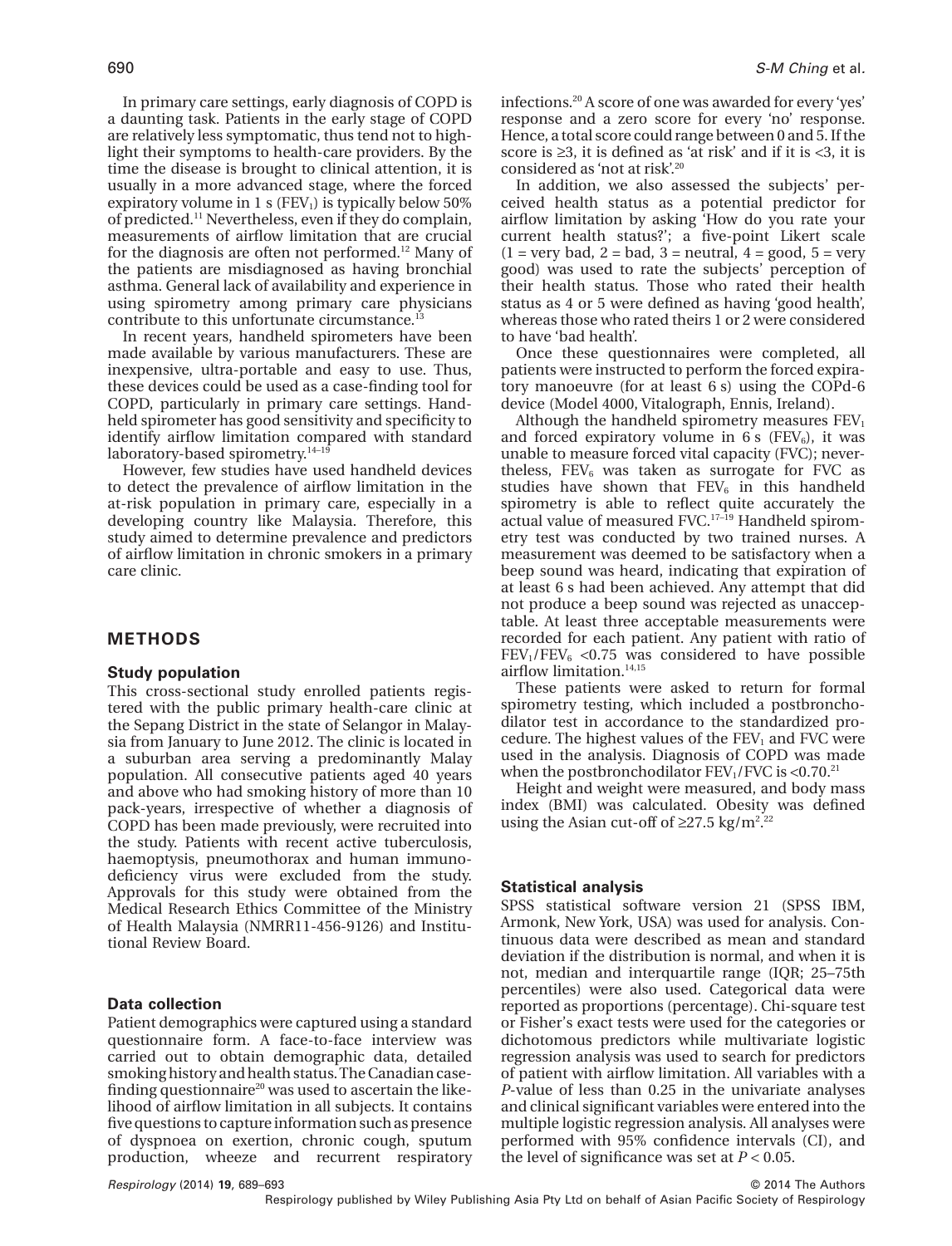**Table 1** Demographic and clinical characteristics and airflow limitation in the study population  $(n = 416)$ 

| Variables                                                                                                 | No<br>airflow<br>limitation<br>$(n = 372)$ | Have<br>airflow<br>limitation<br>$(n = 44)$ | P-<br>value |
|-----------------------------------------------------------------------------------------------------------|--------------------------------------------|---------------------------------------------|-------------|
| Age, years (median,<br>$ QR\rangle$                                                                       | 53 (13)                                    | 60 (20)                                     | < 0.001     |
| BMI, $kg/m^2$ ( <i>n</i> , %)<br>Underweight $\leq 18.5$<br>and normal<br>weight (BMI of<br>$18.5 - 22.9$ | 60 (84.5)                                  | 11(15.5)                                    | 0.043       |
| Overweight BMI of<br>$23.0 - 27.4$                                                                        | 129 (86.6)                                 | 20(13.4)                                    |             |
| Obese $BMI \geq 27.5$                                                                                     | 183 (93.4)                                 | 13(6.6)                                     |             |
| Male gender, n (%)                                                                                        | 371 (99.7)                                 | 44 (100.0)                                  | 0.731       |
| Ethnicity, $n$ (%)                                                                                        |                                            |                                             |             |
| Malays                                                                                                    | 297 (90.5)                                 | 31(9.5)                                     | 0.287       |
| Chinese                                                                                                   | 29 (80.6)                                  | 7(19.4)                                     |             |
| Indians                                                                                                   | 44 (88.0)                                  | 6(120)                                      |             |
| Education level, $n$ (%)                                                                                  |                                            |                                             |             |
| Primary                                                                                                   | 81 (21.8)                                  | 16 (36.4)                                   | 0.080       |
| Secondary                                                                                                 | 223 (59.9)                                 | 23 (52.3)                                   |             |
| Tertiary                                                                                                  | 68 (18.3)                                  | 5(11.4)                                     |             |
| Smoking history,<br>pack-years, $n$ (%)                                                                   |                                            |                                             |             |
| $<$ 20                                                                                                    | 171 (46.0)                                 | 13 (29.5)                                   | 0.038       |
| >20                                                                                                       | 201 (54.0)                                 | 31(70.5)                                    |             |
| Salary, RM (median,<br>IOR)                                                                               | 1500 (2200)                                | 1500 (1773)                                 | 0.213       |
| Approximate<br>USD (median, IQR)                                                                          | 450 (660)                                  | 450 (530)                                   |             |

Data are presented as median (IQR) or n (%).

BMI, body mass index; IQR, interquartile range; *n*, number; RM, ringgit Malaysia; USD, United States dollar.

#### **RESULTS**

A total of 437 subjects were enrolled in the study, and all underwent COPd-6 measurement. Twenty-one patients had self-reported asthma and were excluded from our analysis. This gave a total of 416 patients qualified for final analysis. Of this number, 99.8% of the respondents were male, and their median age was 53 years (IOR = 15). The majority (78.8%) were of Malay extraction. Demographic and clinical characteristics of all patients are presented in Table 1. There were seven patients with a past history of tuberculosis, but none with lung cancer, occupational lung disease or bronchiectasis.

The median smoking history was  $20.4$  (IQR = 18) pack-years with 63.7% of them still actively smoking. Average BMI was  $27.2$  (IQR = 5.8) kg/m<sup>2</sup>.

Comorbidities were present in 236 (56.7%) individuals. Hypertension (46.2%) and dyslipidaemia (42.8%) were the two most common comorbidities. Other comorbidities and general health status were shown in Table 2.

Prevalence of airflow limitation was 10.6% (*n* = 44/ 416) and 6% (*n* = 15/251) based on the COPd-6 and **Table 2** Patient characteristics (*n* = 416)

| Variables                                               | No.<br>airflow        | Have<br>airflow<br>limitation limitation P-value |       |
|---------------------------------------------------------|-----------------------|--------------------------------------------------|-------|
| Canadian case-finding scoring                           |                       |                                                  |       |
| Not at risk with the score<br>$<$ 3, n $\frac{9}{6}$    | 328 (88.2)            | 39(88.6)                                         | 0.928 |
| At risk with score $\geq 3$ , n (%) 44 (11.8) 5 (11.4)  |                       |                                                  |       |
| Patients' perception on their general well-being        |                       |                                                  |       |
| Bad. $n$ $\%$ )                                         | 37 (9.9)              | 8(18.2)                                          | 0.096 |
| Not in bad condition, $n$ (%)                           | $335(90.1)$ 36 (81.8) |                                                  |       |
| Comorbidities                                           |                       |                                                  |       |
| Hypertension, $n$ (%)                                   | 168 (45.2)            | 24 (54.5)                                        | 0.238 |
| Dyslipidaemia, n (%)                                    | 159 (42.7)            | 19 (43.2)                                        | 0.956 |
| Cardiovascular heart<br>disease, $n$ $\left(\% \right)$ | 12(3.2)               | 1(2.3)                                           | 0.731 |
| Heart failure, n (%)                                    | 22(5.9)               | 3(6.8)                                           | 0.811 |

Data are presented as *n* and %.

*n*, number.

spirometry test, respectively. Of the 44 patients who had abnormal COPd-6 reading, only 27 came back for a confirmatory test, with 29.6% (8/27) having spirometry confirmed COPD. On the other hand, among the 224 patients who were screened negative for COPD with COPd-6, only 3.1 % (7/224) emerged with a diagnosis of COPD after spirometry.

More than half (53.4%) of the 416 chronic smokers in this study were symptomatic. The common complaints were chronic cough particularly in the morning (32.0%), productive cough (25.5%), dyspnoea on exertion (20.2%), wheezing (13.5%) and recurrent respiratory infections (7.5%). Using the Canadian case-finding questionnaire scoring system, 11.8% were at risk of having airflow limitation.

Over half of the chronic smokers (54.6%) perceived their health status as 'good', 33.6% as 'neutral' and 10.8% as 'bad'. And among the 44 subjects with airflow limitation, 38.6% subjects reported good health and 18.2% subjects reported bad health.

Table 3 shows the result of multiple logistic regression. After adjusting for all the variables in the model, older patients were 3.7 odds more likely to have airflow limitation (odds ratio (OR) 3.732, 95% CI: 1.100–1.280). Patients with 'bad health' were 2.5 odds more likely to have airflow limitation than those with 'good health' (OR = 2.524 95% CI: 1.037–6.142). Patient who were under or normal weights were 2.9 odds (OR = 2.914 95% CI: 1.191–7.130) more likely to have airflow limitation compared to the obese patients.

#### **DISCUSSION**

In our study, the prevalence of airflow limitation based on the handheld COPd-6 spirometer was 10.6%. This is the first study that used a handheld device in Malaysia. However, when airflow limitation was confirmed with spirometry, the prevalence of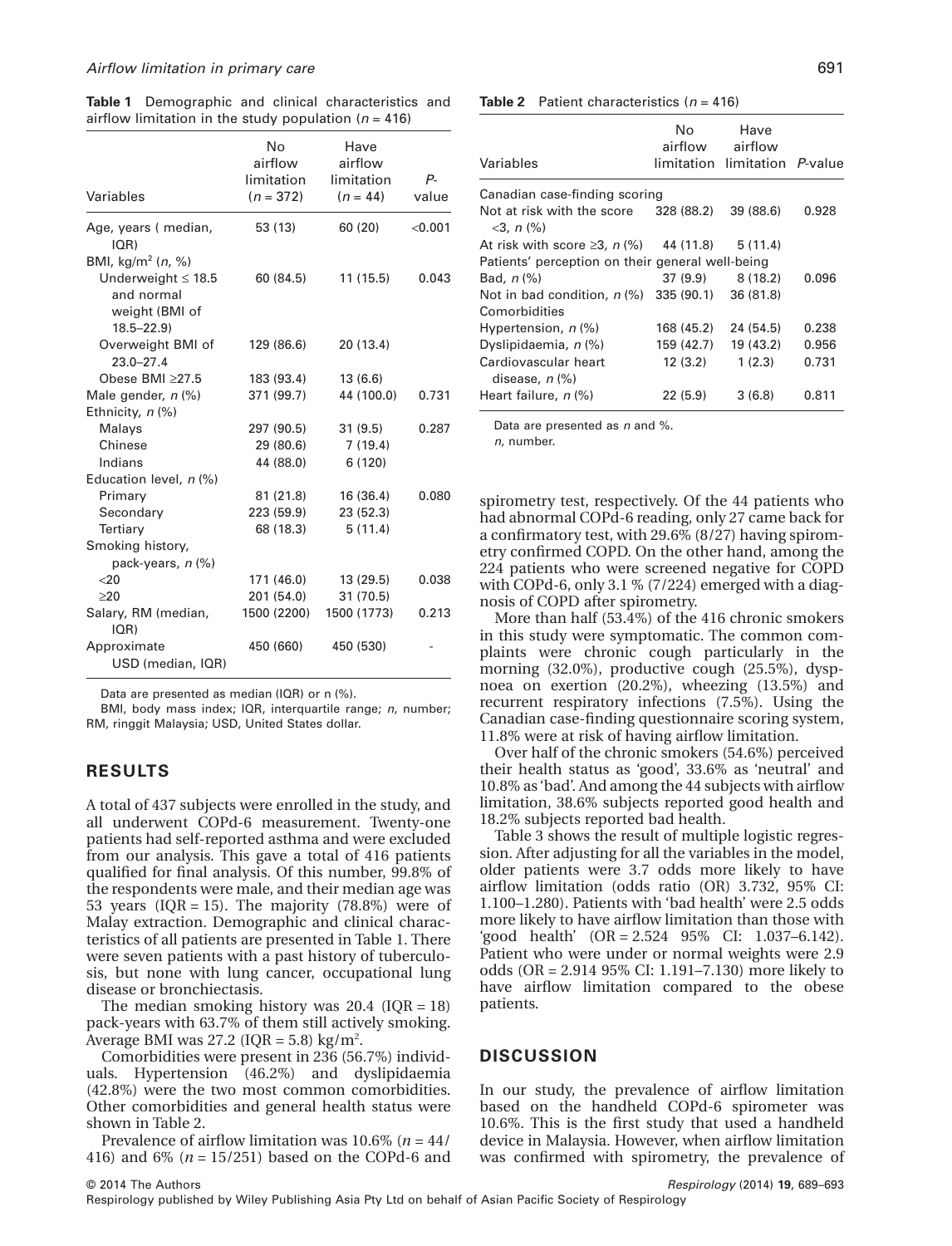**Table 3** Predictors of airflow limitation in smokers attending a primary health-care clinic (*n* = 416)

| Independent variables                        | Adjusted<br>OR (95% CI) <sup>+</sup> | P-value |
|----------------------------------------------|--------------------------------------|---------|
| Age                                          |                                      |         |
| Age $>65$                                    | 3.732 (1.100-1.280)                  | ≤0.001  |
| Age $<$ 65                                   |                                      |         |
| <b>BMI</b>                                   |                                      |         |
| Under and normal<br>weight $(BMI < 23.0)$    | 2.914 (1.191-7.130)                  | 0.019   |
| Overweight (BMI of<br>$23.0 - 27.4$          | 2.049 (0.964-4.356)                  | 0.062   |
| Obese (BMI $\geq$ 27.5)                      | 1                                    |         |
| Poorer health status<br>perceived by patient | 2.524 (1.037-6.142)                  | 0.041   |
| $\geq$ 20 pack-years                         | 2.013 (0.997-4.066)                  | 0.051   |
| Ethnicity                                    |                                      | 0.905   |
| Education                                    |                                      | 0.978   |
| $CFO \geq 3$ score                           | $0.902(0.309 - 2.634)$               | 0.851   |
| Hypertension                                 | 1.312 (0.656-2.623)                  | 0.443   |
| <b>Heart attack</b>                          | $0.423(0.051 - 3.501)$               | 0.425   |
| Dyslipidaemia                                | $0.780(0.359 - 1.693)$               | 0.529   |

† Adjusted for age, BMI, general health status, packed years, ethnicity, education, CFQ scoring, hypertension, heart attack and dyslipidaemia.

BMI, body mass index; CFQ, case-finding questionnaires; CI, confidence interval; OR, odds ratio.

COPD was 6.0%. This suggests that handheld spirometry tends to overestimate the prevalence of COPD. On the other hand, overestimation could be due to the higher cut-off point for  $FEV_1/FEV_6$  (less than 0.75) based on the handheld spirometry compared with  $FEV<sub>1</sub>/FVC$  (less than 0.70) using spirometry, the gold standard test to determine airflow limitation. Among those screened positive with COPd-6, about one third were confirmed to have COPD. One possible reason could be due to the failure of almost 40% of those screened as having COPD by COPd-6 to have a confirmatory test.

The prevalence of airflow limitation in our study is higher compared with the reported estimated prevalence of COPD of 4.7% in Malaysia.<sup>22</sup> However, the reported prevalence is not based on direct spirometry measurements, but on theoretical modelling of smoking rates and levels of air pollution in Malaysia 10 years ago. $22$  In addition, the estimation was calculated for patients with at least moderately severe COPD.When compared with other studies performed in Asia, this prevalence of COPD (6%) is lower compared with the spirometry-based prevalence reported by other countries, which varied from 6.5% in India, 7.50% in Korea and 8.55% in Japan.23–25 Extensive use of biomass fuel relating to indoor cooking, which is uncommon in Malaysia, particularly in this nonremote area of this population, may contribute to these differences.

This study demonstrated that poorer health status is a predictor for the presence of airflow limitation (OR = 2.524 95% CI: 1.037–6.142). Self-reported health status outcomes are often relevant in patients with COPD as they reflect the well-being of patients with COPD attributed to the relatively asymptomatic early stage of this disease.<sup>26</sup> The Canadian case-finding questionnaire scoring system was not helpful to identify patients at risk of airflow limitation. There could be a possible cultural influence to this finding. Studies have reported that the majority of patients in Asia who had COPD did not report symptoms of cough, sputum production and breathlessness—three symptoms that were included in the Canadian case-finding questionnaires.27–29 Further research is needed to validate the usefulness of these questionnaires in Asian.

In this study, almost all the respondents were males. Tobacco smoking among women is regarded as a socially unaccepted behaviour in Malaysia.30 Therefore, fewer females in the country smoke, thus contributing to the low prevalence of airflow limitation compared with Nepal and other western countries.<sup>31,32</sup>

The chief limitation of this study is that more than 60% of the patients with a positive diagnosis of COPD with the handheld device did not come back for the confirmatory standard spirometry testing. However, under the circumstances of a limited budget and resources in the primary care setting, together with the previous report of good sensitivity and specificity of the handheld spirometer, we consider that using the handheld device would be appropriate in these settings. The diagnosis of asthma and bronchiectasis were based on self-report; thus, this could have caused over or under estimation of COPD prevalence.

In conclusion, this study found that using the handheld spirometer (COPd-6), the prevalence of airflow limitation was estimated as ∼10%. Risk factors for airflow limitation were identified.

#### **Acknowledgements**

The author would like to acknowledge the Director of Health for their support in the study and clinical staffs for providing support during the data collection. We also extend our thanks to Universiti of Putra Malaysia, which funded the study with grant number RUG (9199775) UPM 2011. Special thanks are herein attached to Chang Wing Liong, Teoh Yan Jun, Tey Yin Yee, Chua Yan Ping, Haw Chui San and late Dr Zaiton Ahmad for her contribution to the early stages of this study.

## **REFERENCES**

- 1 Rennard S, Decramer M, Calverley PM, Pride NB, Soriano JB, Vermeire PA, Vestbo J. Impact of COPD in North America and Europe in 2000: subjects' perspective of Confronting COPD International Survey. *Eur. Respir. J.* 2002; **20**: 799–805.
- 2 World Health Organization. Chronic respirtory diseases. COPD: definition, 2013. [Accessed 15 Jun 2013.] Available from URL: <http://www.who.int/respiratory/copd/en/>
- 3 Antwi S, Steck SE, Heidari K. Association between prevalence of chronic obstructive pulmonary disease and health-related quality of life, South Carolina, 2011. *Prev. Chronic Dis.* 2013; **10**: E215. doi: 10.5888/pcd10.130192.
- 4 World Health Organization 2005. Updated projections of global mortality and burden of disease, 2002–2030: data sources, methods and results. [Accessed 15 Jun 2013.] Available from URL: <http://www.who.int/healthinfo/statistics/>

© 2014 The Authors